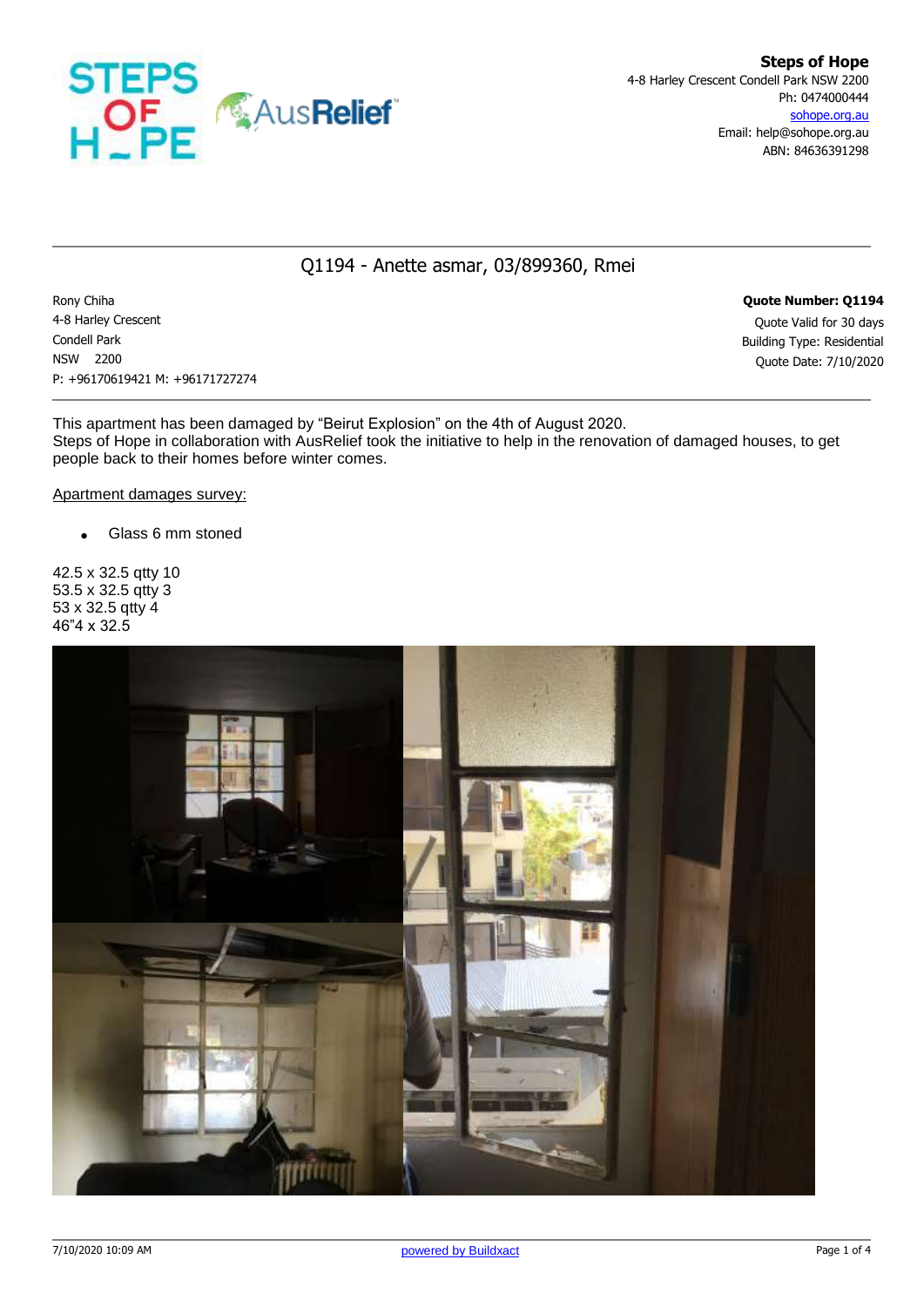

## Q1194 - Anette asmar, 03/899360, Rmei

## **Estimate**

|                          | Customer:                                     |                                                  |                                                         | <b>Estimate Details:</b>                                      |          |  |
|--------------------------|-----------------------------------------------|--------------------------------------------------|---------------------------------------------------------|---------------------------------------------------------------|----------|--|
| Rony Chiha<br><b>NSW</b> | 4-8 Harley Crescent<br>Condell Park<br>2200   |                                                  | Net Total:<br>Markup:<br>Tax:<br><b>Estimate Total:</b> | \$190.00<br>\$0.00 (0%)<br>\$0.00<br>\$190.00                 |          |  |
|                          | Ph: +96170619421<br>Email: help@sohope.org.au |                                                  |                                                         | <b>Building Type: Residential</b><br>Date Prepared: 7/10/2020 |          |  |
|                          |                                               |                                                  | Cost Items                                              |                                                               |          |  |
|                          | Code                                          | Description                                      | Units / UOM                                             | Unit Cost                                                     | Total    |  |
| 1                        | <b>Glass</b>                                  |                                                  |                                                         |                                                               | \$100.00 |  |
| 1.1                      |                                               | 6mm Frosted Glass<br>6mm Frosted Glass           | 5.000 m2<br>5'                                          | \$20.00<br>\$20.00                                            | \$100.00 |  |
| $\overline{2}$           | Labor                                         |                                                  |                                                         |                                                               | \$90.00  |  |
| 2.1                      |                                               | Professional Installer<br>Professional Installer | 1.000 Day<br>1'                                         | \$55.00<br>\$55.00                                            | \$55.00  |  |
|                          | 2.2                                           | Second Installer<br>Second Installer             | 1.000 Day<br>1'                                         | \$35.00<br>\$35.00                                            | \$35.00  |  |

Net Total: \$190.00

Markup: \$0.00

Tax: \$0.00

**Estimate Total: \$190.00**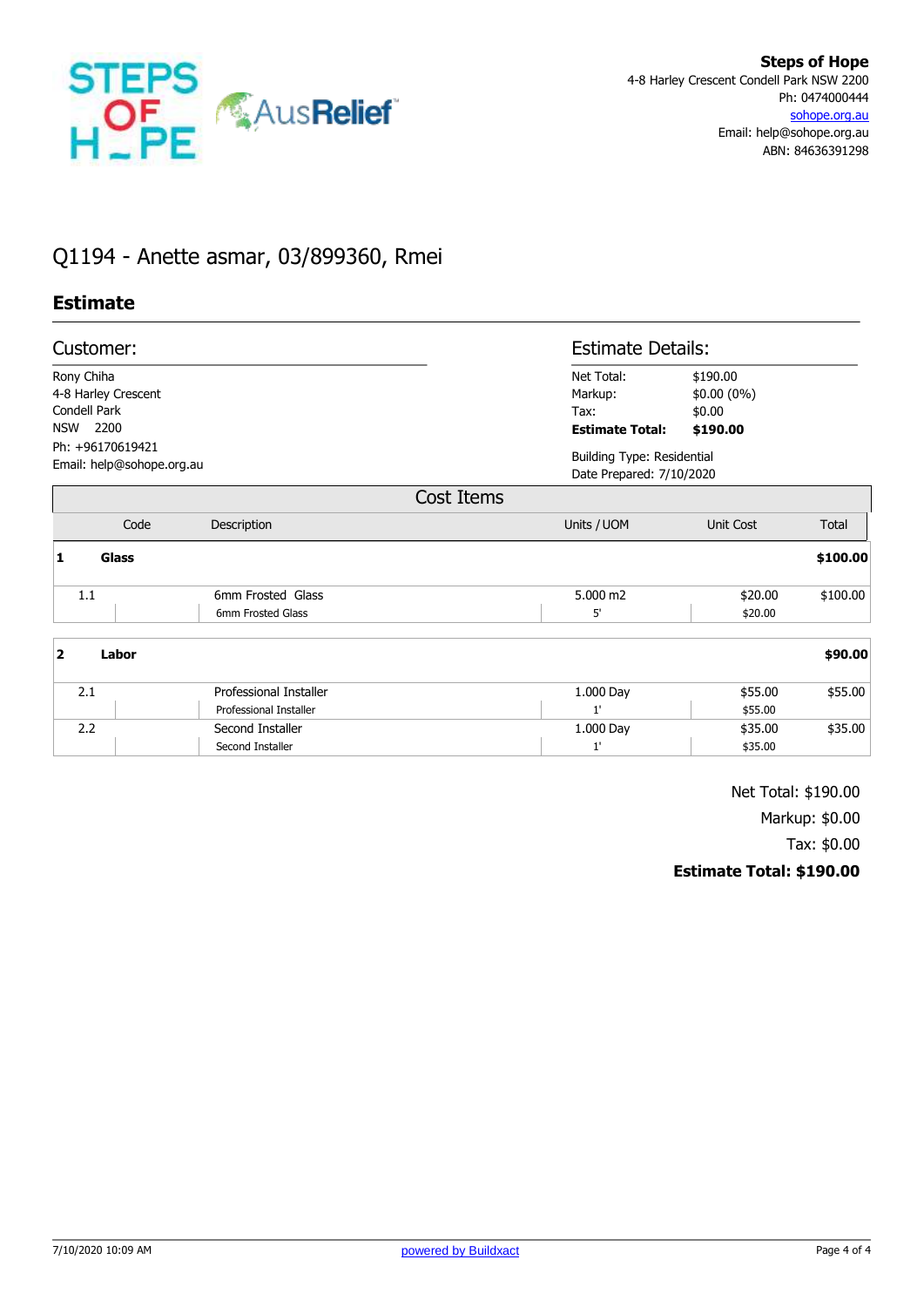

**Steps of Hope** 4-8 Harley Crescent Condell Park NSW 2200 Ph: 0474000444 sohope.org.au Email: help@sohope.org.au ABN: 84636391298

## Case done – After photos